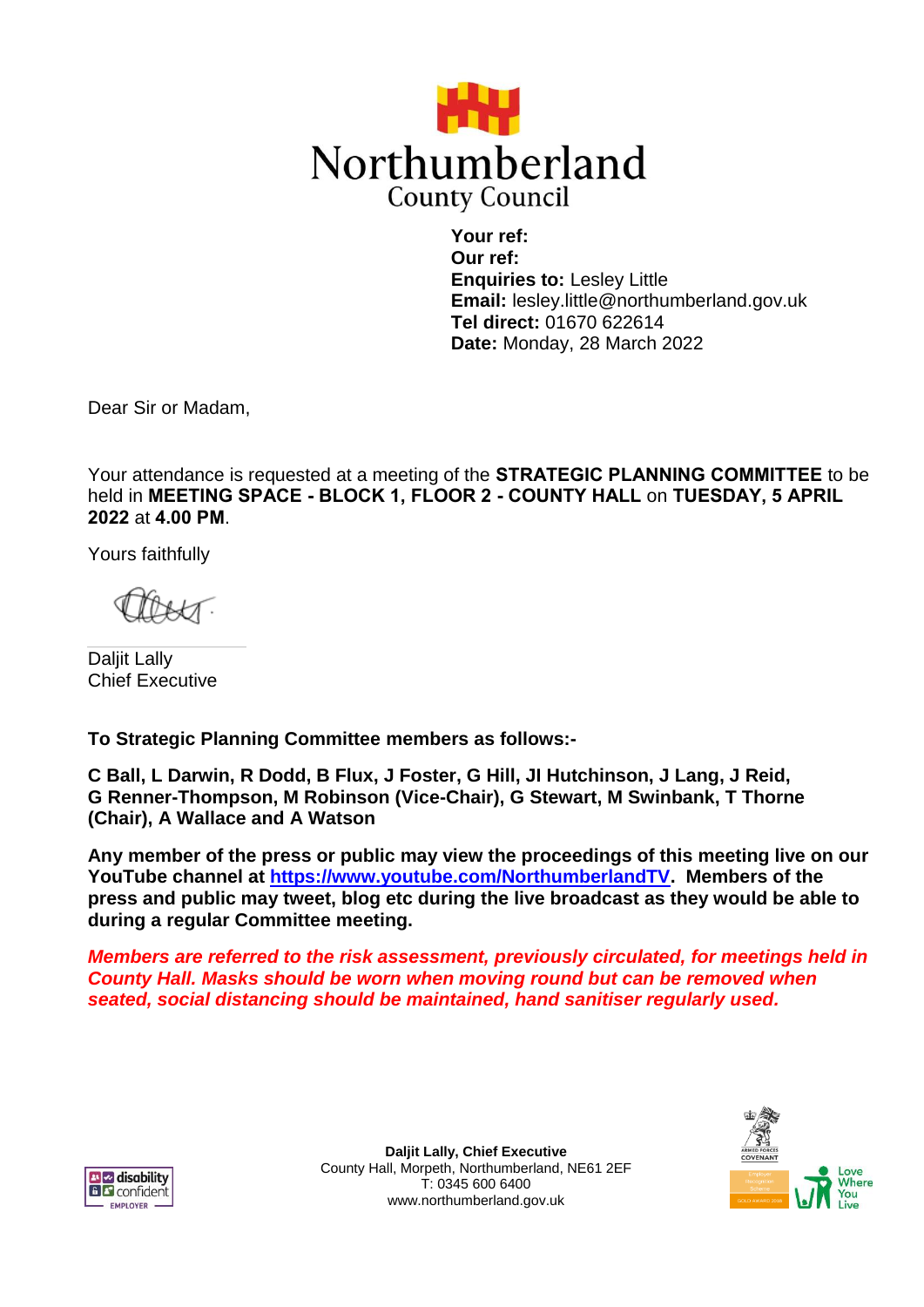# **AGENDA**

# **PART I**

It is expected that the matters included in this part of the agenda will be dealt with in public.

# **1. PROCEDURE AT PLANNING COMMITTEES** (Pages 1

### **2. APOLOGIES FOR ABSENCE**

## **3. MINUTES OF PREVIOUS MEETINGS**

The minutes of the Strategic Planning Committees held on Tuesday 1 March 2022, as circulated, be agreed as a true record and be signed by the Chair.

## **4. DISCLOSURE OF MEMBERS' INTERESTS**

Unless already entered in the Council's Register of Members' interests, members are required to disclose any personal interest (which includes any disclosable pecuniary interest) they may have in any of the items included on the agenda for the meeting in accordance with the Code of Conduct adopted by the Council on 4 July 2012, and are reminded that if they have any personal interests of a prejudicial nature (as defined under paragraph 17 of the Code Conduct) they must not participate in any discussion or vote on the matter and must leave the room. NB Any member needing clarification must contact the monitoring officer by email at [monitoringofficer@northumberland.gov.uk.](mailto:monitoringofficer@northumberland.gov.uk) Please refer to the guidance on disclosures at the rear of this agenda letter.

#### **5. DETERMINATION OF PLANNING APPLICATIONS**

To request the committee to decide the planning applications attached to this report using the powers delegated to it.

**Please note that printed letters of objection/support are no longer circulated with the agenda but are available on the Council's website at** <http://www.northumberland.gov.uk/Planning.aspx>

#### **6. 21/04451/VARYCO**

**Variation of Conditions 2 (Approved Plans), 3 (Phasing Details), 4 (Obscure glass/glazing), 5 (Street lighting Details), 7 (Planting Plan), 9 (Levels Details), 11 (Highway Works), 14 (Refuse Storage Facilities), 16 (Surface Water Drainage Infrastructure), 18 (Disposal of Surface Water), 23 (Noise Mitigation) and 25 (Trees) on approved application 21/02638/VARYCO - to allow changes to site layout and mix of house types**

**Land North East Of New Hartley, St Michaels Avenue, New Hartley, Northumberland**

(Pages 19 - 22)

(Pages 23 - 52)

- 2)

(Pages 3 - 18)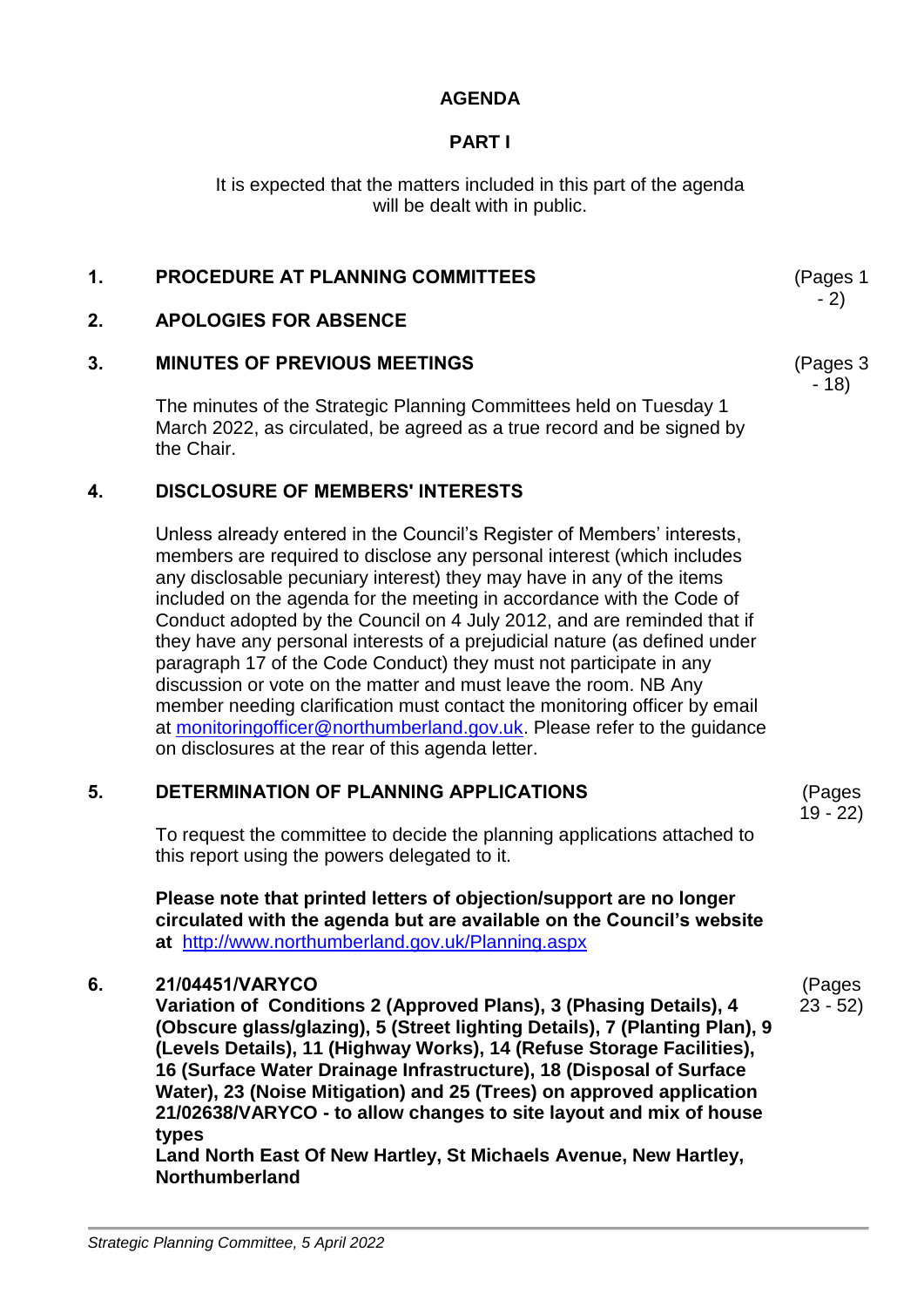# **7. APPEALS UPDATE**

For Members' information to report the progress of planning appeals. This is a monthly report and relates to appeals throughout all 5 Local Area Council Planning Committee areas and covers appeals of Strategic Planning Committee.

# **8. S106 AGREEMENTS UPDATE REPORT**

For Members' information to report the agreement monitoring and collection of s106 contributions in the planning process. This is a monthly report and relates to agreements throughout Northumberland during the previous monthly period.

#### **9. URGENT BUSINESS**

To consider such business, as in the opinion of the Chair, should, by reason of special circumstances, be considered as a matter of urgency.

(Pages 53 - 64)

(Pages 65 - 68)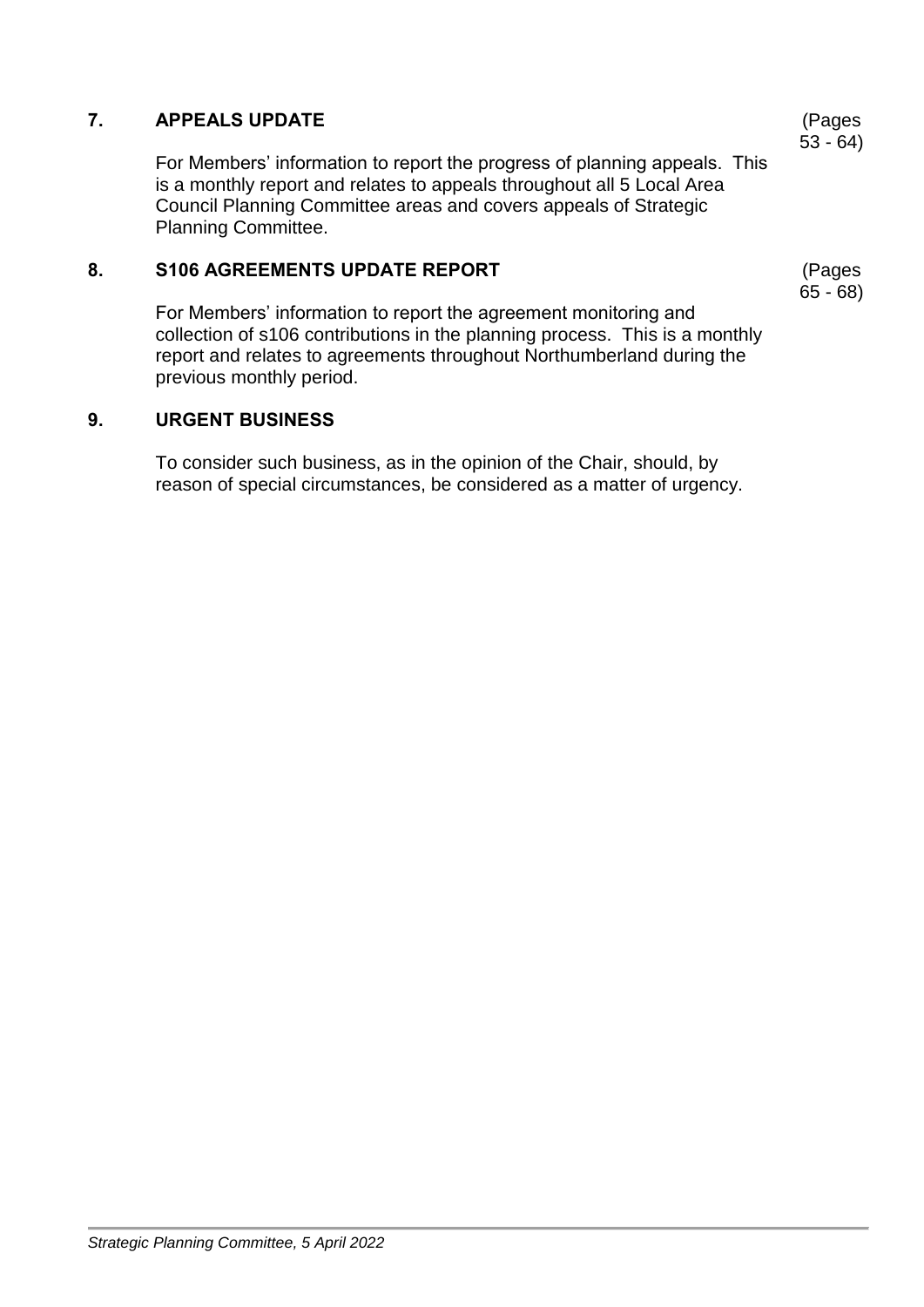# **IF YOU HAVE AN INTEREST AT THIS MEETING, PLEASE:**

- Declare it and give details of its nature before the matter is discussion or as soon as it becomes apparent to you.
- Complete this sheet and pass it to the Democratic Services Officer.

| Name (please print):                                                                                                                                                                                                   |
|------------------------------------------------------------------------------------------------------------------------------------------------------------------------------------------------------------------------|
| <b>Meeting:</b>                                                                                                                                                                                                        |
| Date:                                                                                                                                                                                                                  |
| Item to which your interest relates:                                                                                                                                                                                   |
| Nature of Registerable Personal Interest i.e either disclosable pecuniary interest (as<br>defined by Annex 2 to Code of Conduct or other interest (as defined by Annex 3 to Code<br>of Conduct) (please give details): |
| Nature of Non-registerable Personal Interest (please give details):                                                                                                                                                    |
| Are you intending to withdraw from the meeting?                                                                                                                                                                        |

**1. Registerable Personal Interests** – You may have a Registerable Personal Interest if the issue being discussed in the meeting:

a) relates to any Disclosable Pecuniary Interest (as defined by Annex 1 to the Code of Conduct); or